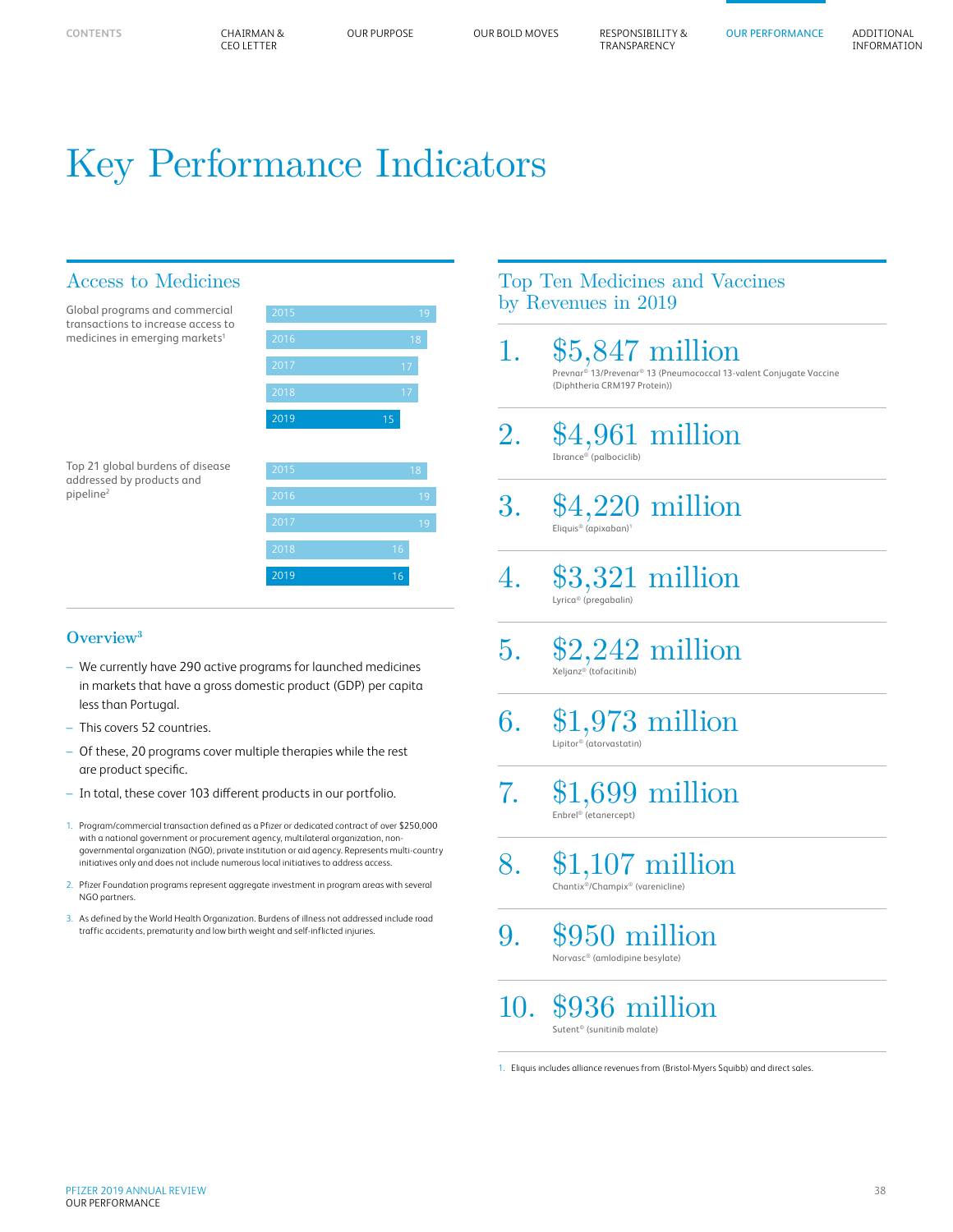**CONTENTS**

CEO LETTER CHAIRMAN &

OUR PERFORMANCE ADDITIONAL

INFORMATION

# $Coll$ eagues<sup>1</sup>

| Injuries Per 100<br>Colleagues | 2016 | 0.39 |      |
|--------------------------------|------|------|------|
| Total injury rate in 2019 was  | 2017 |      | 0.59 |
| <b>13%</b> lower than in 2018  | 2018 | 0.45 |      |
|                                | 2019 | 0.39 |      |

### Progress on Our 2020 Environmental Sustainability Goals<sup>2</sup>

| Greenhouse Gas (GHG)                                                    | 2012<br>2.05    |        |  |  |
|-------------------------------------------------------------------------|-----------------|--------|--|--|
| <b>Fmissions</b><br>Total scope 1 and 2 GHG emissions                   |                 |        |  |  |
|                                                                         | 2016            | 1.65   |  |  |
| in million metric tons CO2EQ                                            | 2017            | 1.56   |  |  |
| GHG emissions in 2019 were 5%<br>lower than in 2018                     | 2018            | 1.58   |  |  |
| 2020 Goals vs Baseline:                                                 | 2019            | 1.50   |  |  |
| Decrease by 20%                                                         | <b>Baseline</b> |        |  |  |
| Waste Disposed                                                          | 2012            | 121.56 |  |  |
| Total hazardous and non-<br>hazardous waste in thousand<br>metric tons  | 2016            | 101.28 |  |  |
| Total waste disposed in 2019 was                                        | 2017            | 94.94  |  |  |
| 9% higher than in 2018                                                  | 2018            | 94.10  |  |  |
| 2020 Goals vs Baseline:<br>Decrease by 15%                              | 2019            | 102.40 |  |  |
|                                                                         | <b>Baseline</b> |        |  |  |
| <b>Water Withdrawal</b>                                                 | 2012            | 17.82  |  |  |
| Excluding non-contact cooling<br>water in million cubic meters          | 2016            | 15.83  |  |  |
| Total water withdrawal (excluding<br>non-contact cooling water) in 2019 | 2017            | 14.76  |  |  |

was **3%** lower than in 2018 2020 Goals vs Baseline:

Decrease by 5%

| 2018            | 1.58   |
|-----------------|--------|
| 2019            | 1.50   |
| <b>Baseline</b> |        |
| 2012            |        |
|                 | 121.56 |
| 2016            | 101.28 |
| 2017            | 94.94  |
|                 |        |
| 2018            | 94.10  |

| 2012            | $17.\overline{82}$ |
|-----------------|--------------------|
| 2016            | $15.\overline{83}$ |
| 2017            | 14.76              |
| 2018            | 15.51              |
| 2019            | 15.05              |
| <b>Baseline</b> |                    |

# Supply Chain Environmental Sustainability Goal3

|                                                                                            | 2020<br>goal | 2019 | 2018 | 2017 |
|--------------------------------------------------------------------------------------------|--------------|------|------|------|
| Key suppliers supporting Pfizer's<br>supplier code of conduct                              | 100%         | 90%  | 88%  | 79%  |
| Key suppliers aligning with<br>Pharmaceutical Supply Chain<br>Initiative (PSCI) principles | 100%         | 90%  | 88%  | 81%  |
| Key suppliers managing their<br>environmental impacts                                      | 100%         | 88%  | 84%  | 82%  |
| Key suppliers with reduction goals<br>for GHG, waste disposal and<br>water withdrawal      | 90%          | 49%  | 52%  | 41%  |

1. Two serious incidents occurred during work-related travel in 2019 that tragically resulted in the deaths of two colleagues. The primary causes of injuries and illnesses recorded in 2019 were ergonomics and slips, trips and falls.

2. Applies to facilities within Pfizer's operational control as compared with a 2012 baseline. Data are baseline adjusted, reported absolute, using reporting boundaries per the  $\mathfrak A$  WRI GHG [Protocol.](https://www.ghgprotocol.org/sites/default/files/ghgp/standards/ghg-protocol-revised.pdf) The 2012–2018 GHG data were independently verified to the limited assurance level. The verification of the 2019 GHG data will be completed in 2020. While we are on track to exceed our GHG emissions and water goals in 2020 and continue to identify and implement resource reduction projects, we anticipate that we will be unable to sustain achievement of our waste reduction goal due to site expansions and increased production. Through 2020 and beyond we will continue to focus on emission and resource reduction projects. Find more details on our EHS KPIs<sup>2</sup> [here.](https://www.pfizer.com/purpose/workplace-responsibility/health-and-safety/key-performance-indicators)

3. Key suppliers include 115 major contributors to our external environmental footprint, including suppliers of pharmaceutical ingredients, drug products, raw materials, product packaging services, key research and development collaborators and freight forwarders. Key suppliers represent only a portion of Pfizer's overall supply chain for goods and services. Data have been adjusted to reflect the transition of our Consumer Healthcare business.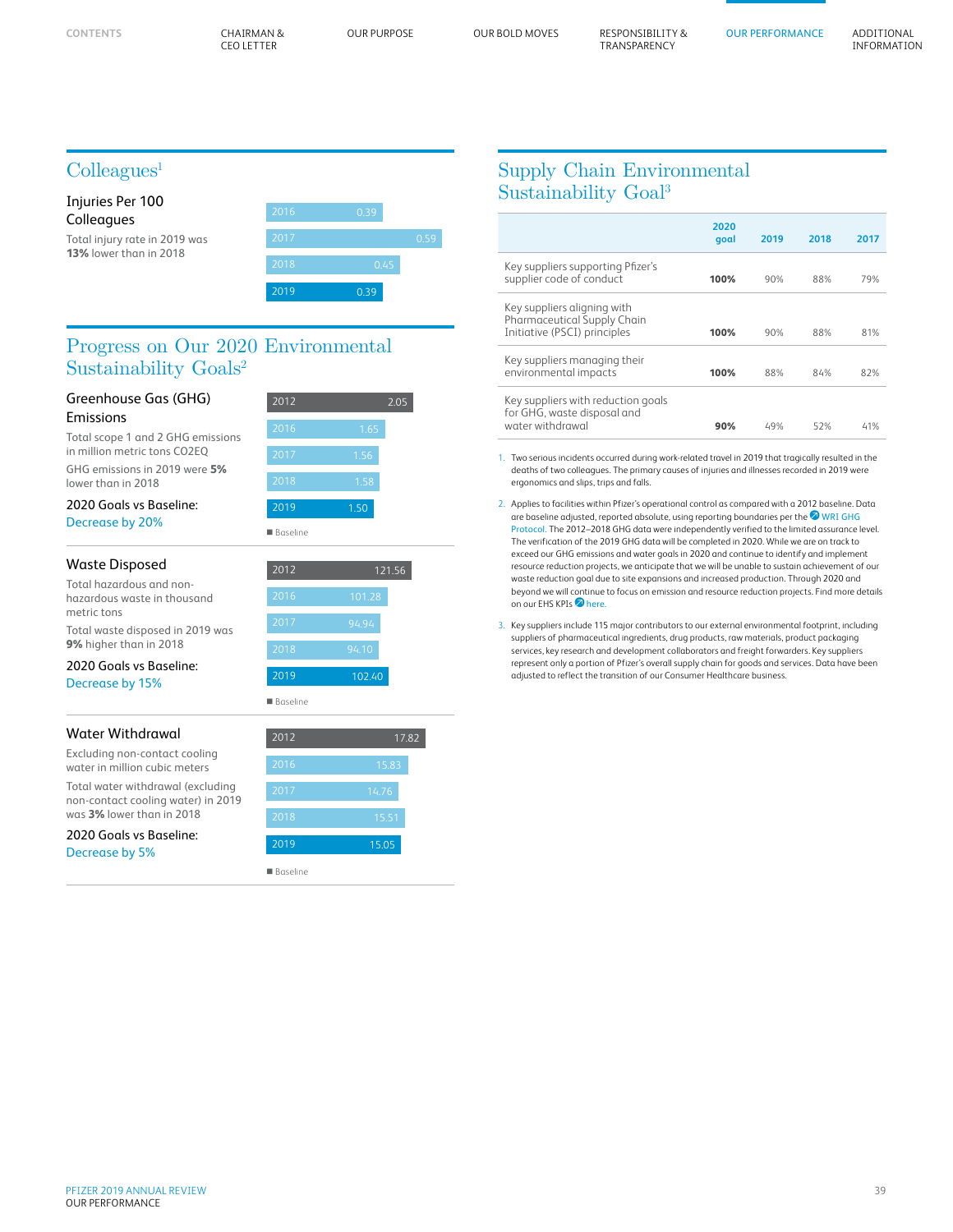OUR PURPOSE OUR BOLD MOVES RESPONSIBILITY & TRANSPARENCY

# Financial Performance

### Three-year summary as of and for the years ended December 311

|                                                                                                   |         |         |                | % Change       |                          |
|---------------------------------------------------------------------------------------------------|---------|---------|----------------|----------------|--------------------------|
| <b>Millions (Except Per Common Share Data)</b>                                                    | 2019    | 2018    | 2017           | 19/18          | 18/17                    |
| Revenues                                                                                          | 51,750  | 53.647  | 52,546         | (4)            | $\overline{2}$           |
| Cost of Sales                                                                                     | 10,219  | 11.248  | 11.228         | (9)            | $\overline{\phantom{m}}$ |
| Selling, informational and administrative expenses                                                | 14,350  | 14,455  | 14,804         | (1)            | (2)                      |
| Research and development expenses                                                                 | 8,650   | 8,006   | 7,683          | 8              | $\overline{4}$           |
| Restructuring charges and certain<br>acquisition-related costs                                    | 747     | 1,044   | 351            | (28)           | $\hat{\mathcal{R}}$      |
| (Gain) on completion of Consumer Healthcare JV<br>transaction <sup>2</sup>                        | (8,086) |         |                | $\star$        |                          |
| Other (income)/deductions - net                                                                   | 3,578   | 2,116   | 1,416          | 69             | 49                       |
| Income from continuing operations                                                                 | 16,298  | 11,179  | 21,353         | 46             | (48)                     |
| Discontinued operations - net of tax                                                              | 4       | 10      | $\overline{2}$ | (61)           | $\star$                  |
| Net income attributable to Pfizer Inc. <sup>3</sup>                                               | 16,273  | 11,153  | 21,308         | 46             | (48)                     |
| Diluted earnings per common share attributable<br>to Pfizer Inc. common shareholders <sup>3</sup> | 2.87    | 1.87    | 3.52           | 54             | (47)                     |
| Weighted-average shares - diluted                                                                 | 5,675   | 5.977   | 6,058          | (5)            | (1)                      |
| Number of common shares outstanding                                                               | 5,534   | 5,717   | 5,979          | (3)            | (4)                      |
| Total assets                                                                                      | 167,489 | 159,422 | 171,797        | 5              | (7)                      |
| Total long-term obligations <sup>4</sup>                                                          | 66,739  | 63,807  | 69,714         | 5              | (8)                      |
| Total Pfizer Inc. shareholders' equity                                                            | 63,143  | 63,407  | 71,308         | $\overline{a}$ | (11)                     |
| Shareholders' equity per common share                                                             | 11.41   | 11.09   | 11.93          | 3              | (7)                      |
| Net cash provided by operating activities                                                         | 12,588  | 15,827  | 16,802         | (20)           | (6)                      |
| Property, plant and equipment additions                                                           | 2,176   | 2,042   | 1,956          | $\overline{ }$ | 4                        |
| Purchases of common stock                                                                         | 8,865   | 12,198  | 5,000          | (27)           | $\star$                  |
| Cash dividends paid                                                                               | 8,043   | 7,978   | 7,659          | 1              | 4                        |

\* Indicates calculation not meaningful or result is equal to or greater than 100%.

1. As described in Notes to Consolidated Financial Statements *–* Note 1A. Basis of Presentation and Significant Accounting Policies: Basis of Presentation in our 2019 Financial Report, which is filed as Exhibit 13 to our 2019 Annual Report on Form 10-K, acquisitions impacted our results of operations in 2019 and 2017, the contribution of our Consumer Healthcare business to the GlaxoSmithKline plc (GSK) Consumer Healthcare joint venture impacted our results of operations in 2019 and divestitures impacted our results of operations in 2017.

2. See Notes to Consolidated Financial Statements – Note 2C. Acquisitions, Divestitures, Equity-Method Investments and Assets and Liabilities Held for Sale, Licensing Arrangements and Research and Development and Collaborative Arrangements: Equity-Method Investments and Assets and Liabilities Held for Sale in our 2019 Financial Report, which is filed as Exhibit 13 to our 2019 Annual Report on Form 10-K.

3. 2019, 2018 and 2017 reflect the impact of the Tax Cuts and Jobs Act or TCJA on the P*rovision/(benefit) for taxes on income.* For additional information, see Notes to Consolidated Financial Statements *–* Note 5A. Tax Matters: Taxes on Income from Continuing Operations.

4. Defined as Long-term debt, Pension benefit obligations, net, Postretirement benefit obligations, net, Noncurrent deferred tax liabilities, Other taxes payable and Other noncurrent liabilities*.* Our short-term borrowings are rated P-1 by Moody's Investors Service (Moody's) and A-1+ by Standard & Poor's (S&P). Our long-term debt is rated A1 by Moody's (Outlook: Under review for downgrade) and AA- by S&P (Outlook: CreditWatch Negative). Moody's and S&P are major corporate debt-rating organizations. A security rating is not a recommendation to buy, sell or hold securities and the rating is subject to revision or withdrawal at any time by the rating organizatio›n. Each rating should be evaluated independently of any other rating.

Detailed information on our financial and operational performance can be found in our 2019 Financial Report, which is filed as Exhibit 13 to our 2019 Annual Report on Form 10-K.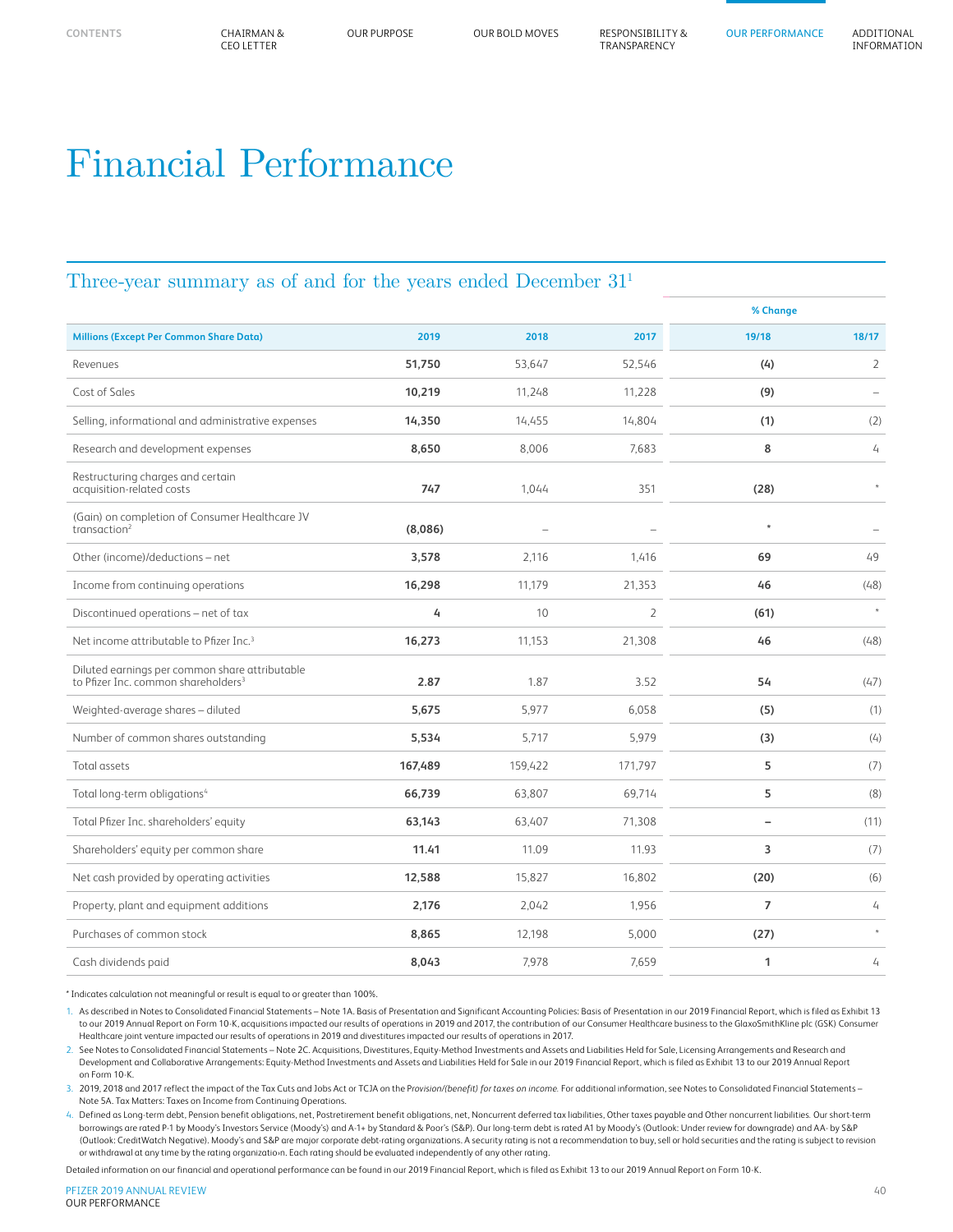# Performance and Financial Guidance<sup>1</sup>

| Revenue (in billions)                                           |                                          |                                          |  |  |
|-----------------------------------------------------------------|------------------------------------------|------------------------------------------|--|--|
| 2019 Actual                                                     | 2019 Guidance <sup>2</sup>               | 2020 Guidance <sup>3</sup>               |  |  |
| \$51.8                                                          | $$51.2$$ to $$52.2$$                     | \$48.5 to \$50.5                         |  |  |
| Adjusted cost of sales as a percentage of revenues <sup>4</sup> |                                          |                                          |  |  |
| 2019 Actual                                                     | 2019 Guidance <sup>2</sup>               | 2020 Guidance <sup>3</sup>               |  |  |
| $19.4\%$                                                        | $19.3\%$ to $19.8\%$                     | $19.9\%$ to $20.9\%$                     |  |  |
| Adjusted SI&A expenses (in billions) <sup>4</sup>               |                                          |                                          |  |  |
| 2019 Actual                                                     | 2019 Guidance <sup>2</sup>               | 2020 Guidance <sup>3</sup>               |  |  |
| \$14.0                                                          | \$13.5 to \$14.0                         | $$12.0 \text{ to } $13.0$                |  |  |
| Adjusted $R\&D$ expenses (in billions) <sup>4</sup>             |                                          |                                          |  |  |
| 2019 Actual                                                     | 2019 Guidance <sup>2</sup>               | 2020 Guidance <sup>3</sup>               |  |  |
| \$8.0                                                           | \$7.7 to \$8.1                           | \$8.1 to \$8.5                           |  |  |
| Adjusted other (income)/deductions <sup>4</sup>                 |                                          |                                          |  |  |
| 2019 Actual                                                     | 2019 Guidance <sup>2</sup>               | 2020 Guidance <sup>3</sup>               |  |  |
| \$300 million                                                   |                                          |                                          |  |  |
| of income                                                       | Approximately \$200<br>million of income | Approximately \$800<br>million of income |  |  |
| Effective tax rate on adjusted income <sup>4</sup>              |                                          |                                          |  |  |
| 2019 Actual                                                     | 2019 Guidance <sup>2</sup>               | 2020 Guidance <sup>3</sup>               |  |  |
| $15.0\%$                                                        | Approximately 16.0%                      | Approximately 15.0%                      |  |  |
| Adjusted diluted EPS <sup>4</sup>                               |                                          |                                          |  |  |
| 2019 Actual                                                     | 2019 Guidance <sup>2</sup>               | 2020 Guidance <sup>3</sup>               |  |  |
| \$2.95                                                          | \$2.94 to \$3.00                         | \$2.82 to \$2.92                         |  |  |

See notes on page 42.